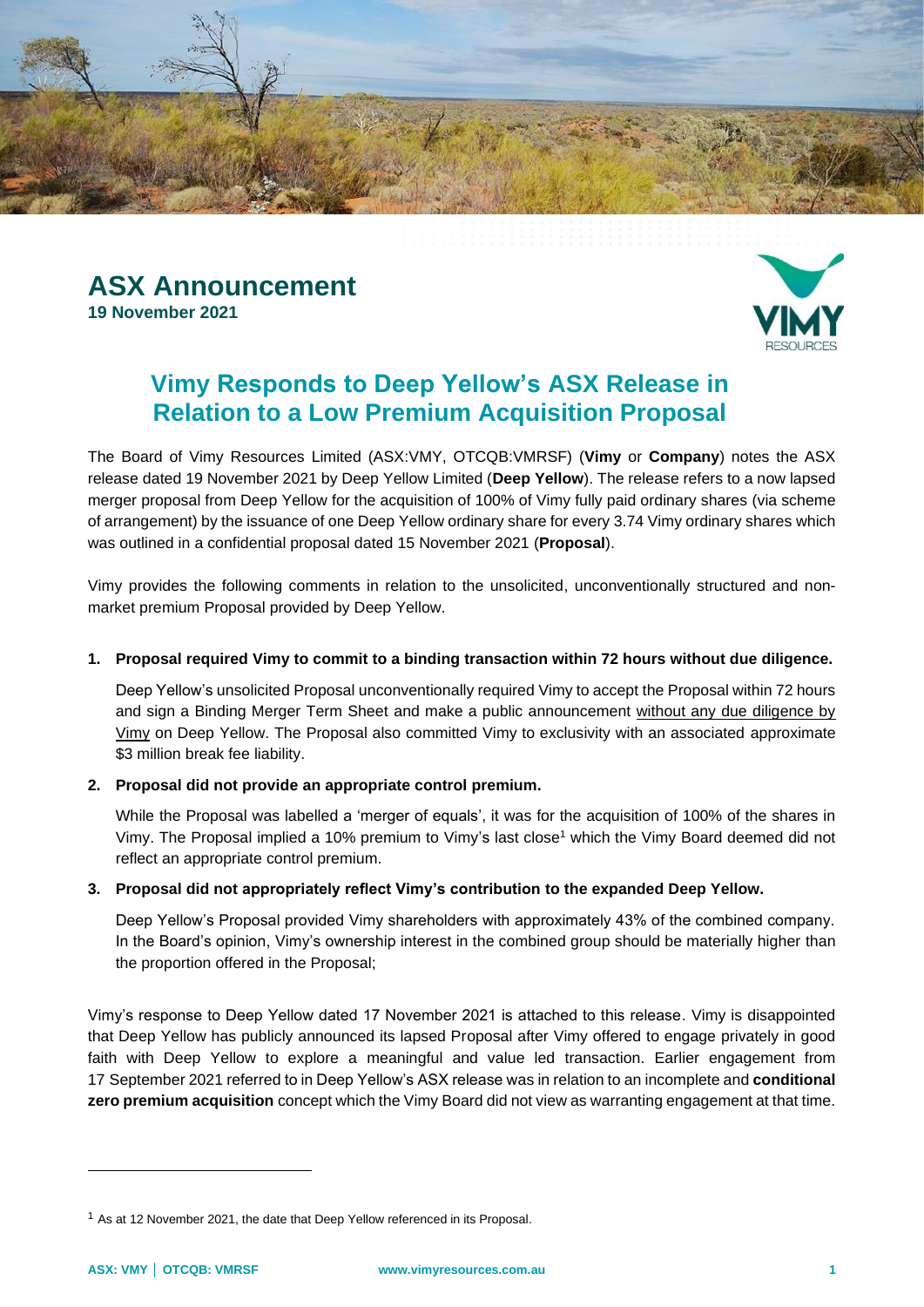

Vimy Chairperson, Cheryl Edwardes said:

*"The Vimy Board assessed the unconventionally structured proposal and found it deficient on many points. Expecting any Board to sign a binding merger term sheet within 72 hours of receipt with exclusivity and break fee liabilities without due diligence is unrealistic and uncommercial. The Vimy Board is committed to maximising value for our shareholders and are open to engaging with all parties in a professional and respectful manner, including Deep Yellow, under appropriate confidentiality arrangements to create a level playing field for all parties that have interest in a corporate transaction."*

Vimy will continue with its strategic review process announced to the ASX on 18 November 2021 to consider the value that may be achieved through potential corporate transactions with recognised industry participants as an alternative to advancing Mulga Rock on a 100% Vimy basis. Vimy has appointed Macquarie Capital Australia Limited as financial adviser and MinterEllison as legal adviser to assist the Board of Vimy with the Strategic Review Process.

**Steven Michael Stanning**<br> **Interim CEO CONSISTENT DESCRIPTION**<br> **Division Director** 

Division Director, Macquarie Tel: +61 8 9389 2700 Tel: +61 8 9224 0647

Released for and on behalf of the Board of Vimy Resources Limtied.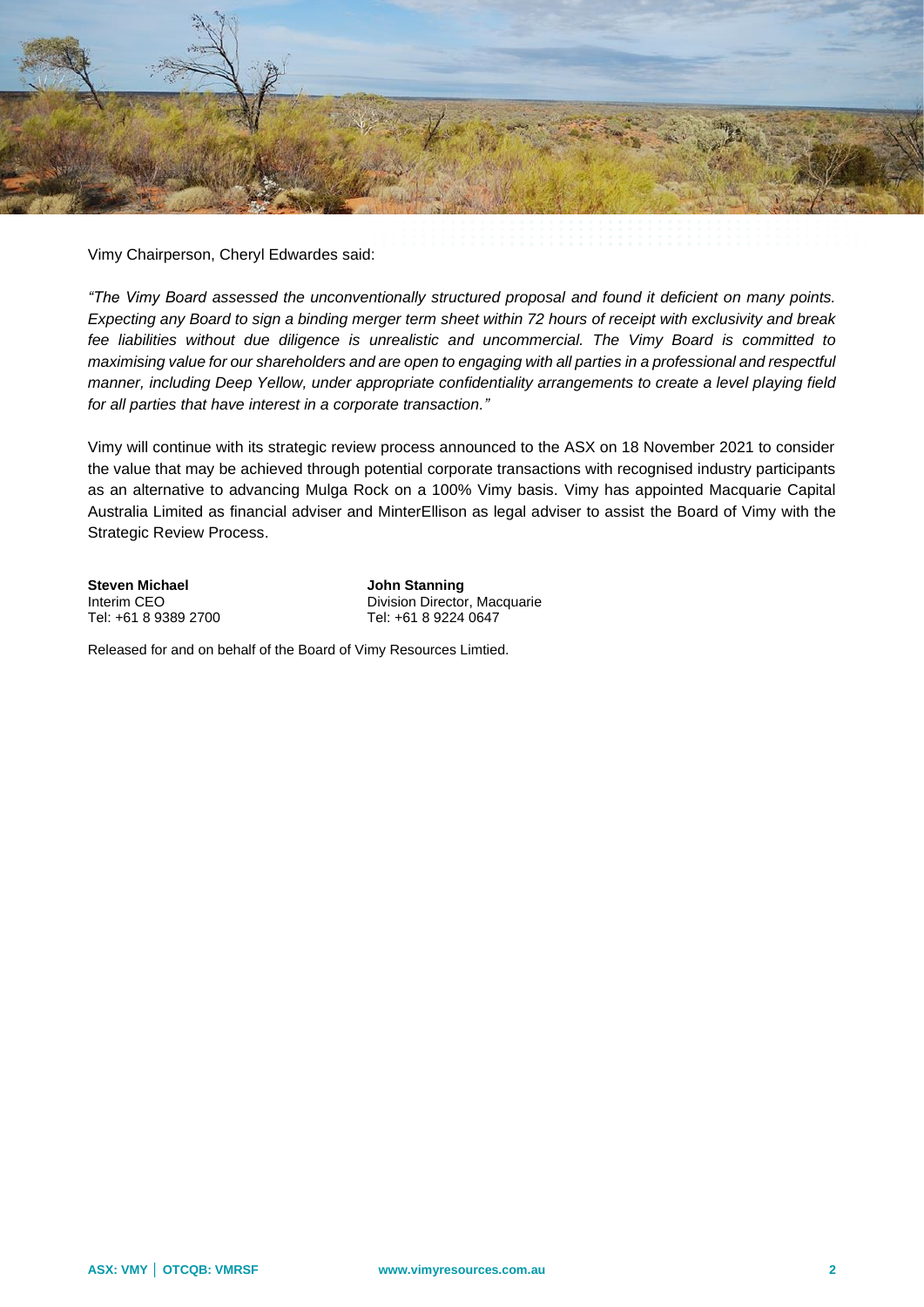

**Vimy Resources Limited (ASX: VMY, OTCQB: VMRSF) is a Perth-based resource development company. Vimy's flagship project is the Mulga Rock Project (100%), one of Australia's largest undeveloped uranium resources, which is located 290km by road ENE of Kalgoorlie in the Great Victoria Desert of Western Australia.**

**Vimy also wholly owns and operates the largest granted uranium exploration package in the world-class Alligator River uranium district, located in the Northern Territory. Vimy is exploring for large high-grade uranium unconformity deposits identical to those found in the Athabasca Basin in Canada.**

**Vimy acknowledges the Traditional Custodians of the country on which we work and travel, throughout Australia, and respects their associated connections.**

#### **Directors and Management**

The Hon. Cheryl Edwardes AM *Non-Executive Chairman*

Wayne Bramwell *Non-Executive Director*

David Cornell *Non-Executive Director*

Dr Tony Chamberlain *Non-Executive Director*

Steven Michael *Interim Chief Executive Officer*

Paula Arthur *Manager Approvals and ESG*

Shannon Coates *Company Secretary*

Scott Hyman *Vice President Sales and Marketing*

Xavier Moreau *General Manager, Geology and Exploration*

Matthew Owen *Chief Financial Officer*

For a comprehensive view of information that has been lodged on the ASX online lodgement system and the Company website please visit **asx.com.au** and **vimyresources.com.au** respectively.

#### **Principal Place of Business**

First Floor 1209 Hay Street West Perth WA 6005

Postal Address: PO Box 23 West Perth WA 6872 T: +61 8 9389 2700 F: +61 8 9389 2722 E: info@vimyresources.com.au

ABN: 56 120 178 949

#### **Share Registry** Automic Group

T: 1300 288 664 (within Australia)

- +61 2 9698 5414 (outside Australia)
- W: investor.automic.com.au<br>E: hello@automicgroup.com
- hello@automicgroup.com.au



Vimy has adopted **Towards Sustainable Mining** ® an award-winning accountability framework which helps minerals companies evaluate, manage and communicate their sustainability performance. Adopting the independently verified system will reinforce Vimy's commitment to continuous improvement in safety, environmental and social governance (ESG).

# **Committed to:**

The amount of natural uranium produced from Mulga Rock  $(3.5Mlbs$  pa  $U_3O_8$ ) if utilised in nuclear reactors which displaced coal-fired electricity would reduce carbon dioxide equivalent emissions by approximately

**64 million tonnes**



That is equivalent to **about 12%** of Australia's greenhouse gas emissions **and 70%** of Western Australia's



**ALLIGATOR RIVER**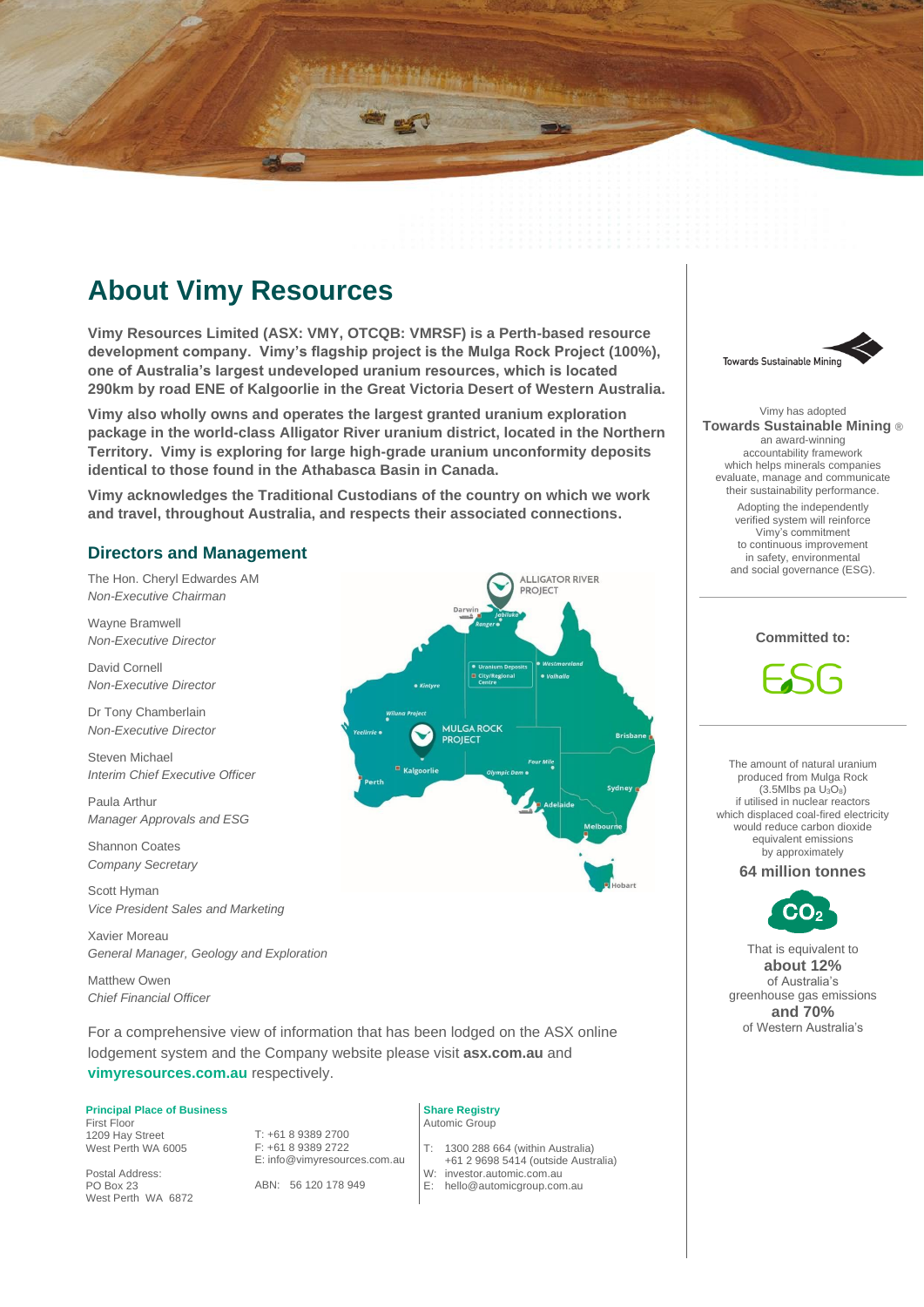

address Vimy Resources Limited **First Floor** 1209 Hay Street West Perth Western Australia 6005 PO Box 23 West Perth Western Australia 6872 ABN 56 120 178 949

telephone +61 8 9389 2700 fax +61 8 9389 2722 web vimyresources.com.au

17 November 2021

Deep Yellow Limited Unit 17, Spectrum Building 100 – 104 Railway Road Subiaco, Western Australia 6008 Australia

Attn: Mr John Borshoff

## **Strictly Private and Confidential**

Dear John,

#### **Deep Yellow's Binding Merger Term Sheet Proposal**

#### **1. Proposal**

Thank you for your letter dated 15 November 2021 and accompanying proposed binding term sheet (**Proposal**) in relation to a potential merger via scheme of arrangement for the acquisition of 100% of Vimy Resources Limited (**Vimy**) fully paid ordinary shares by the issuance of one Deep Yellow Limited (**Deep Yellow**) ordinary share for every 3.74 Vimy ordinary shares.

This proposed merger ratio represents a 10% premium to Vimy's last close on 12 November 2021 (per the date used in the Proposal), with the proposal that Vimy shareholders would receive circa 42.5% of the merged company.

#### **2. Strategic Decision**

As you know from our recent discussions, Vimy's Board and the management team are committed to maximising value for our shareholders. As part of this process, Vimy has appointed Macquarie Capital Australia Limited (**Macquarie**) to act as its financial adviser and MinterEllison as legal adviser to assist the Board of Vimy to assess various strategic options available to Vimy, including but not limited to corporate alternatives to a 100% Vimy development of its Mulga Rock Uranium Project (**Mulga Rock**).

#### **3. Structure of Proposal**

The nature of Deep Yellow's Proposal is relatively unique, and we have not seen this type of structure proposed for public market ASX merger transactions, ie. you have provided Vimy with 72 hours to respond to Deep Yellow's Proposal and sign a Binding Merger Term Sheet which would be publicly announced and commit both parties to exclusivity with associated break fees.

This proposal is executed and binding prior to any due diligence being undertaken by Vimy on Deep Yellow and vice versa. Following the public announcement, the Proposal contemplates the parties having a 10-day period to conduct all necessary mutual due diligence before using reasonable endeavours to enter a more detailed long form Scheme Implementation Deed within 15 days of signing the Binding Merger Term Sheet.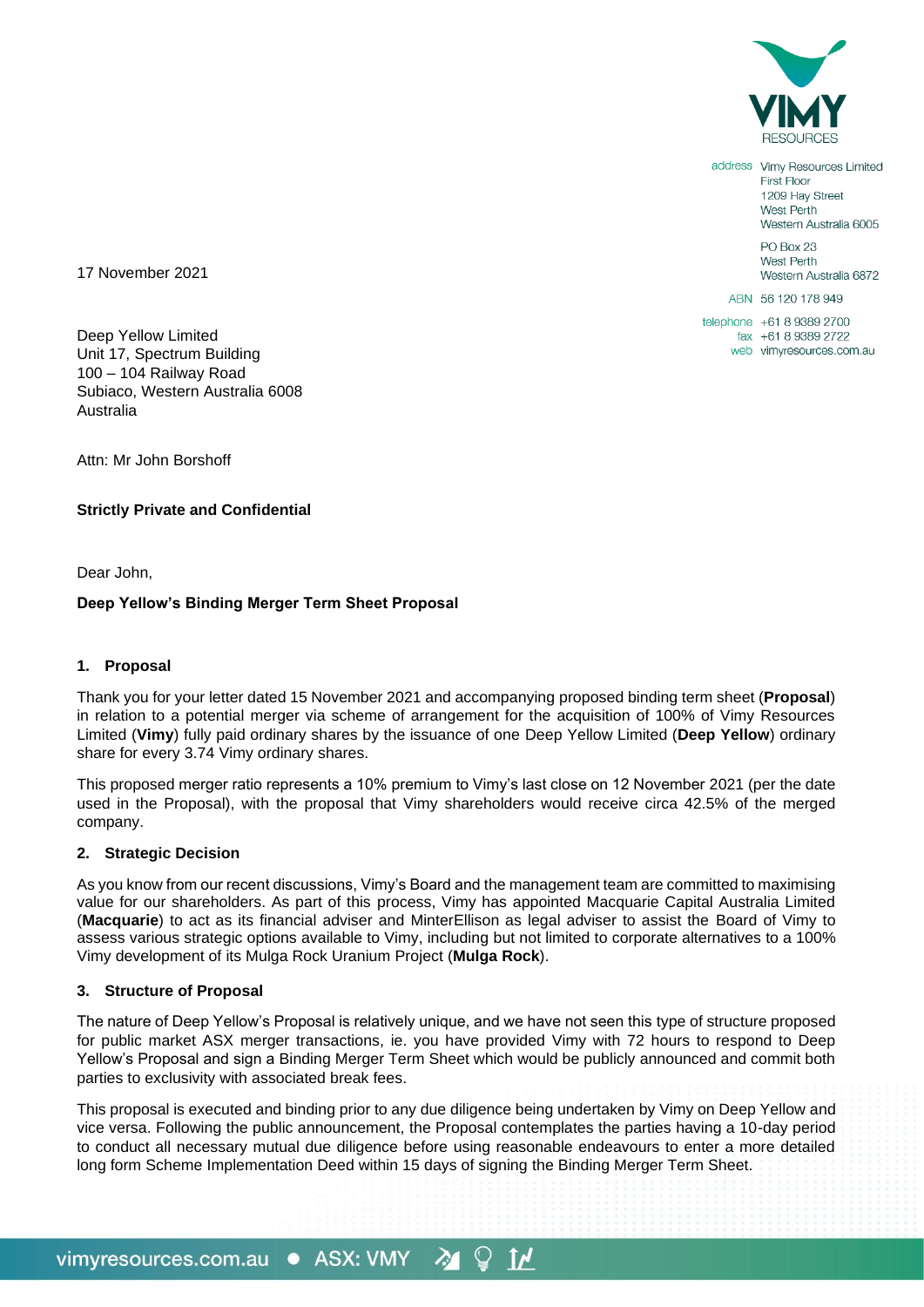

**2**

## **4. Our Position**

The Board of Vimy, with the assistance of its advisers, has carefully considered the Proposal and provides the following feedback:

- **Structure:** The accelerated timeline (requiring Vimy to commit to the Binding Merger Term Sheet publicly within 72 hours prior to completing due diligence on Deep Yellow) does not provide the Vimy Board appropriate time to make a fully informed assessment of the Proposal, including whether the transaction is in the best interests of all its shareholders. Given the proposed Scheme of Arrangement structure, the Vimy Board will also need to form a view that an appropriate Independent Expert will endorse the Proposal;
- **Offer Premium:** While we note that the Proposal is framed as a 'merger of equals', it is ultimately for the acquisition of 100% of the shares in Vimy. In regards to current merger and acquisition metrics in Australia, the implied 10% premium to last close does not reflect the value of benefits that current Deep Yellow shareholders would secure through effective control of the combined entity and may have an impact on the Independent Expert's opinion;
- **Underlying Value and Merger Split:** The Vimy Board is focused on assessing the underlying value of the Proposal relative to the standalone value of Vimy. Based on current definitive feasibility study metrics adjusted for the macroeconomic assumptions disclosed by Deep Yellow (so that the projects are on a like-for-like basis), the NPV which Vimy contributes to a merged group appears to be substantially higher than the proforma ownership 43% interest being offered to Vimy shareholders in the Proposal;
- **Timing of the Proposal:** Vimy is continuing to progress Mulga Rock. It has commenced its Early Works Program following approval of the Mining Proposal, Project Management Plan and Conditional Environment Management Plans, moving toward achieving Substantial Commencement within the next few weeks. This process is the prime focus of Vimy's executive team and achieving this milestone is likely to see a material re-rating of Vimy in the market. As such and with a view to not distracting our team at this critical time, the timetable proposed by Deep Yellow is unachievable;
- **Exclusivity:** The Vimy Board does not consider exclusivity to be in the best interests of Vimy shareholders at this juncture as the broader market interest in Vimy and Mulga Rock is very high.

## **5. Moving Forward**

For the reasons above, the Vimy Board thanks Deep Yellow for its interest and wishes to continue discussions with you on a non-exclusive basis as to structuring a proposal that reflects the true value of Vimy and the Mulga Rock Project.

To facilitate this Vimy will provide Deep Yellow with access to confidential due diligence information on Vimy once a standardised mutual confidentiality agreement (replacing the existing confidentiality agreement) is in place.

#### **6. Due Diligence and Adviser Engagement**

Vimy's Board is comfortable with accepting Deep Yellow's suggestion that Macquarie liaise with Houlihan Lokey to better understand the synergies that Deep Yellow believes the merger will unlock

Once the value proposition is clearly defined Vimy will also request time and access to due diligence information on Deep Yellow to enable the Vimy Board to effectively quantify the risk versus return proposition that a merger with Deep Yellow presents.